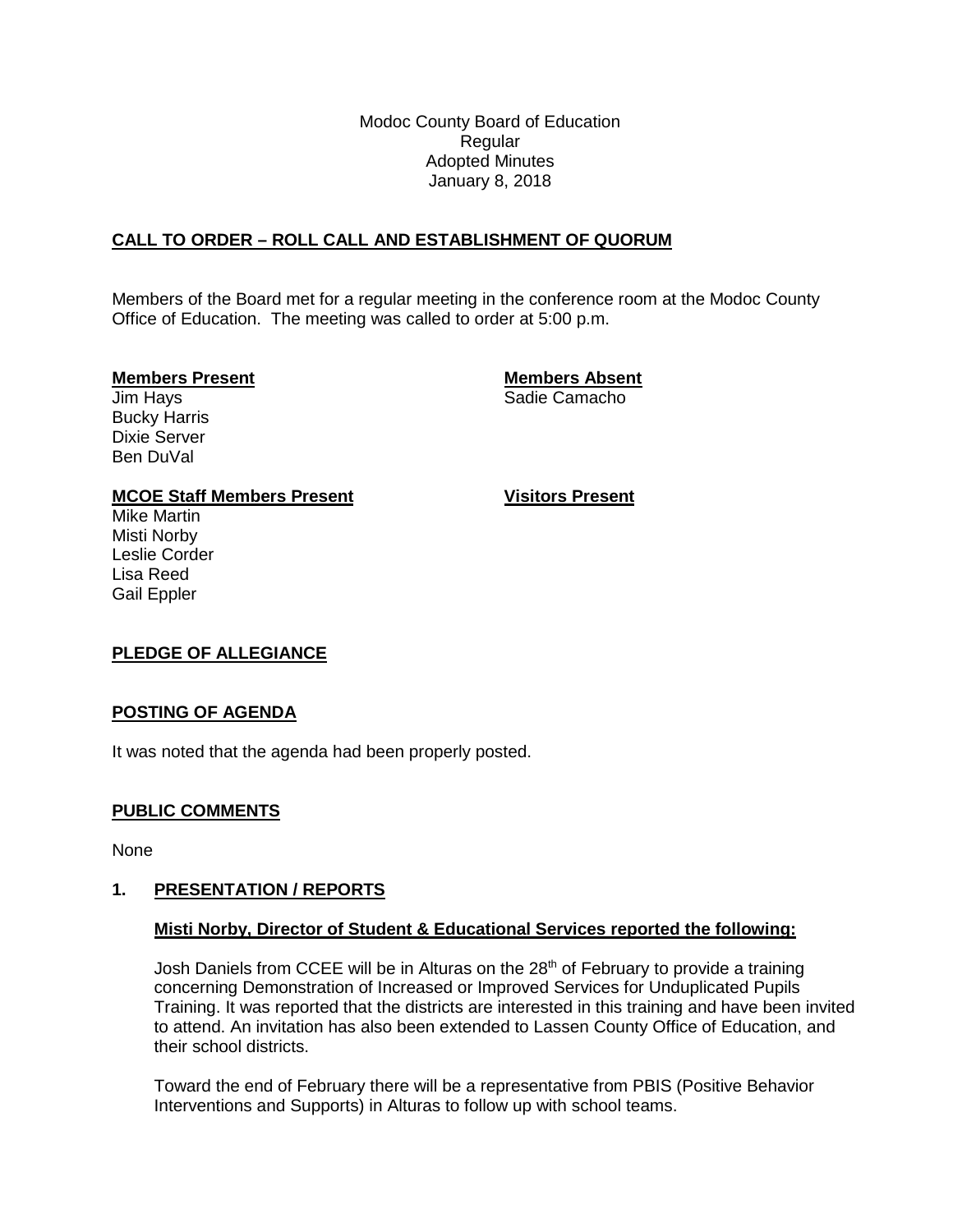Stronghold Court School has been closed. It was reported the employees at Stronghold had been absorbed into other programs and positions, within MCOE and local school districts.

#### **Lisa Reed reported the following:**

Due to changes with the new minimum wage regulations, Lisa reported that she had been working on investigating options that will allow Early Head Start to provide optimal services to families, while staying within their budget.

Preparations for the mini-grant application are being completed.

# **Mike Martin reported the following:**

Information regarding the potential changes with general education / special education teaching credentials was shared with the members of the board.

Mike reported that Janelle Anderson has submitted her resignation, and will not be with SVJUSD during the 2018-19 school year. He and Misti will make a presentation to the Surprise Valley Joint Unified School District regarding providing part-time administrative services. It was explained that if an agreement is reached, it would be a one-year agreement and MCOE would collaborate with the SVJUSD on all services provided. Additional information will be provided at a future county board meeting regarding the status.

# **2. CONSENT AGENDA ITEMS**

• Minutes – December 8, 2017

A motion was made by Ben DuVal, seconded by Bucky Harris and carried that the consent agenda be approved as included in the agenda packet. (Ayes: Hays, DuVal, Harris, Server; Absent: Camacho)

# **3. INFORMATION / NO ACTION**

# **3.1 Quarterly Report of Surplus Property**

The quarterly report of surplus property was provided for the information of the members of the board. This was an information item only, and required no action on behalf of the board.

# **4. ACTION**

# **4.1 Second Reading – Board Policy / Superintendent Policy**

- BP/SP 0460 Local Control and Accountability Plan
- BP/SP 3513.1 Drug and Alcohol-Free Schools
- BP/SP 5113.1 Chronic Absence & Truancy
- BP/SP 5131.6 Alcohol & Other Drugs
- BP/SP 6020 Parent Involvement
- BP/SP 6153 School Sponsored Trips
- BP/SP 6161.1 Selection and Evaluation of Instructional Materials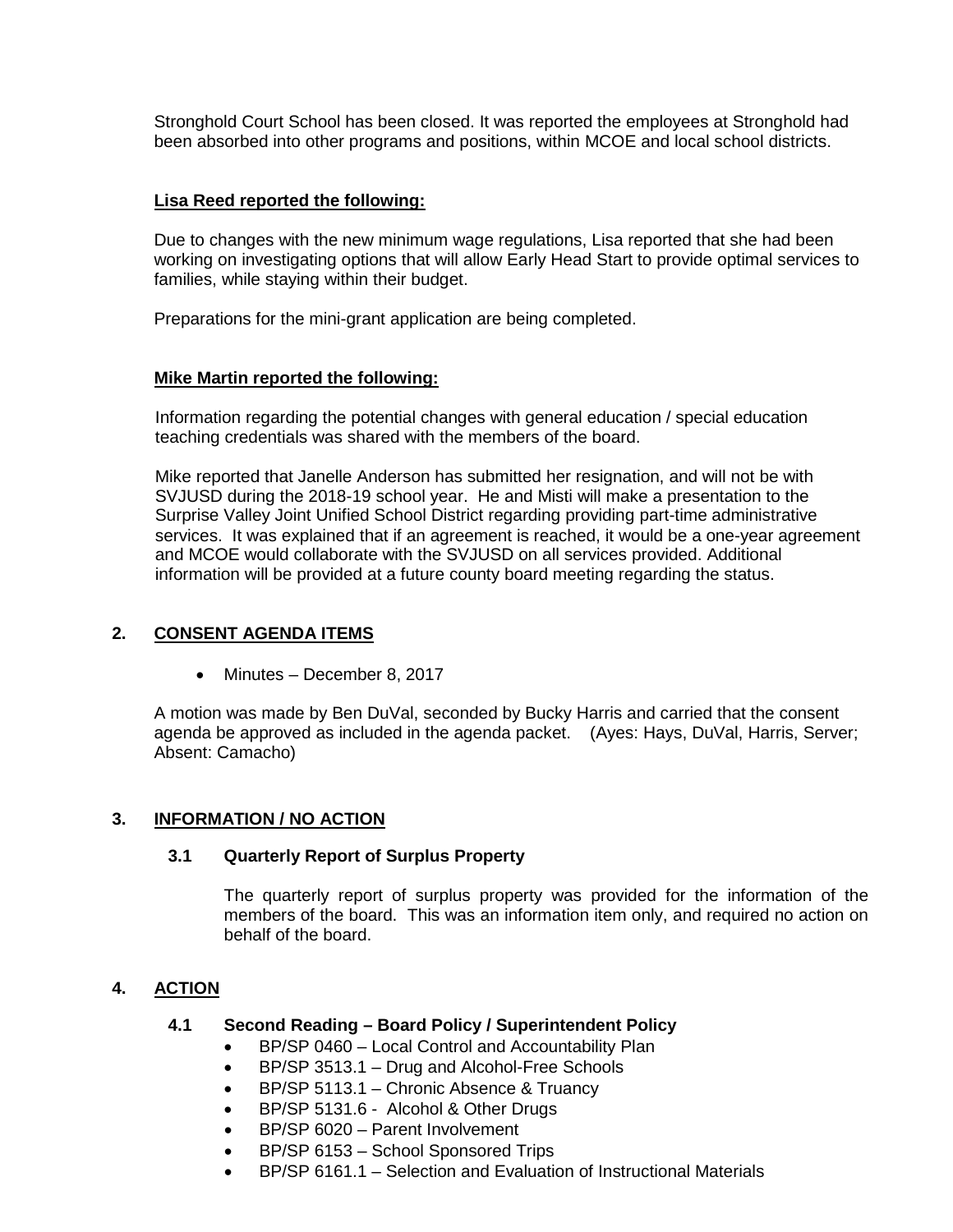- BB 9121 President
- BB 9220 Board Elections
- BB 9230 Orientation

Following review, a motion was made by Bucky Harris, seconded by Dixie Server and carried that the above listed Board / Superintendent Policies be approved as presented. The approved policies will be forwarded to CSBA for inclusion in the MCOE online policies. (Ayes: Hays, DuVal, Harris, Server; Absent: Camacho)

#### **4.2 Acceptance of June 30, 2017 Audit Report**

Leslie Corder explained the June 30. 2017 Audit Report to the members of the board. Following the presentation, a motion was made by Bucky Harris, seconded by Ben DuVal and carried that the audit report be accepted as presented. (Ayes: Hays, DuVal, Harris, Server; Absent: Camacho)

#### **4.3 Approval – Resolution 18-01 – Amendments to NCSIG Bylaws**

Mike explained that the NCSIG Board had changed their bylaws, and that each member county / district was required to approve the changes. A copy of a summary of the changes was included in the agenda packet. Following the explanation, it was moved by Ben DuVal, seconded by Bucky Harris and carried that Resolution #18-01 be approved as presented. (Ayes: Hays, DuVal, Harris, Server; Absent: Camacho)

#### **4.4 Approval of School Accountability Report Cards**

**a. Modoc County Special Education**

# **b. Modoc County Juvenile Hall / Stronghold Court School**

Following review, a motion was made by Bucky Harris, seconded by Ben DuVal and carried that the School Accountability Report Cards for 2016-17 be approved a presented. (Copy on file) (Ayes: Hays, DuVal, Harris, Server; Absent: Camacho)

#### **4.5 Approval – Interdistrict Attendance Appeal Handbook**

Mike explained the need for the Interdistrict Attendance Appeal Handbook for the Modoc County Office of Education. Following explanation, a motion was made by Ben DuVal, seconded by Bucky Harris and carried that this document be approved as presented. The handbook will be kept on file for future reference should the need arise. (Ayes: Hays, DuVal, Harris, Server; Absent: Camacho)

# **5. CORRESPONDENCE**

# **6. BOARD TIME**

**7. NEXT MEETING DATE** February 12, 2018 - 5:00 p.m. Modoc County Office of Education